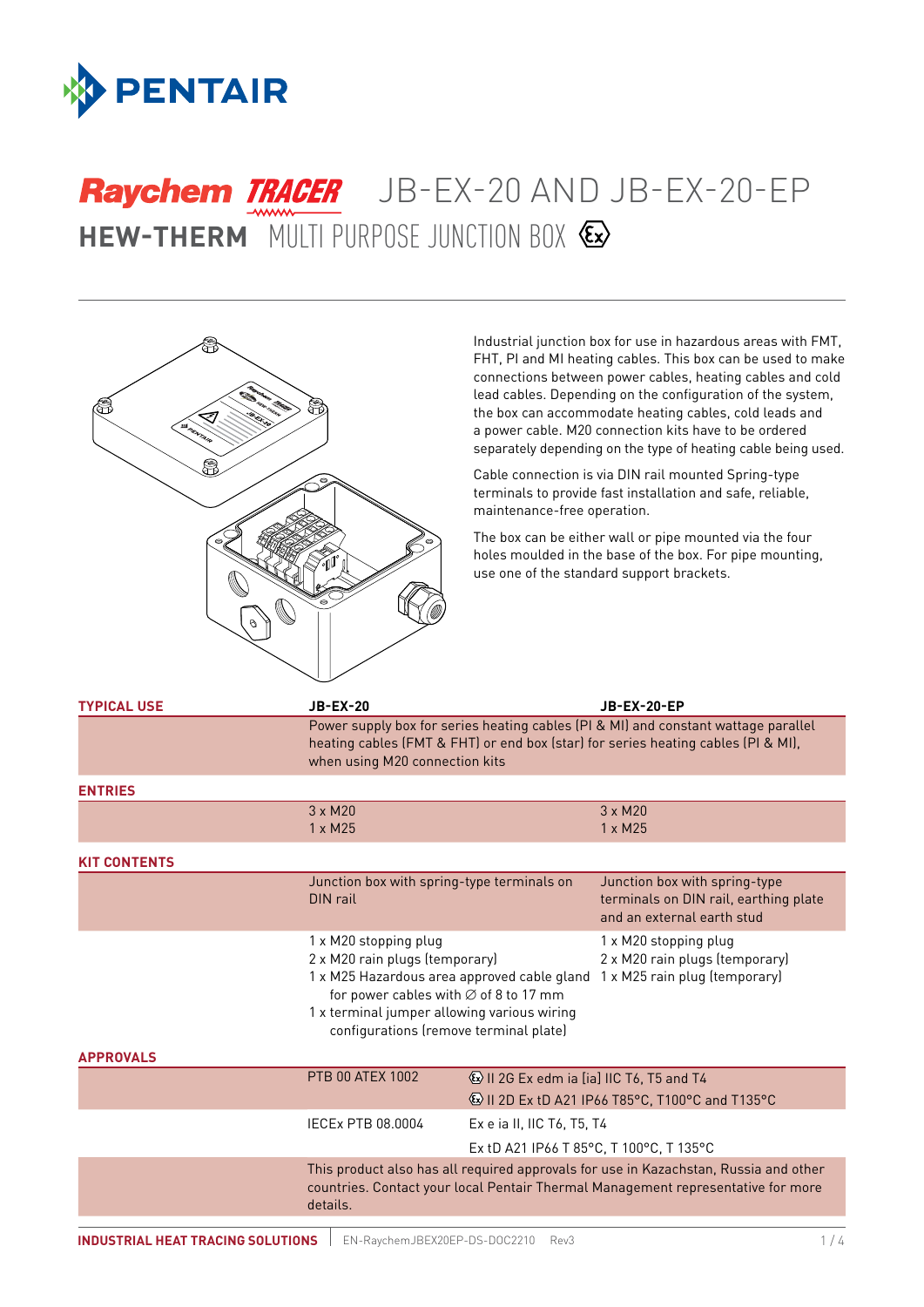### JB-EX-20 AND JB-EX-20-EP

## **MATERIALS OF CONSTRUCTION**<br>Box & lid

| Electrostatic charge-resistant glass- | Electrostatic charge-resistant glass-fi |
|---------------------------------------|-----------------------------------------|
| filled engineered polymer, black      | engineered polymer, black               |
| Silicone rubber                       | Silicone rubber                         |
| Stainless steel (captive)             | Stainless steel (captive)               |
| N.A.                                  | Steel, zinc plated and blue chromated   |
|                                       |                                         |

120

82

Electrostatic charge-resistant glass-filled engineered polymer, black

#### **DIMENSIONS (IN MM) JB-EX-20 JB-EX-20-EP**







#### **INGRESS PROTECTION**

#### **AMBIENT TEMPERATURE RANGE**

|                           | $-55^{\circ}$ C to $+55^{\circ}$ C    | $-55^{\circ}$ C to $+55^{\circ}$ C    |  |
|---------------------------|---------------------------------------|---------------------------------------|--|
| <b>TERMINALS</b>          |                                       |                                       |  |
| <b>Quantity</b>           | 4 pcs, spring-type                    | 4 pcs, spring-type                    |  |
| Labeling                  | $1.2 + 2 \times PE$                   | $1, 2 + 2 \times PE$                  |  |
| Maximum conductor size    | 10 mm <sup>2</sup> (solid & stranded) | 10 mm <sup>2</sup> (solid & stranded) |  |
| Maximum operating voltage | 590 Vac                               | 590 Vac                               |  |
| Maximum operating current | 53 A                                  | 53 A                                  |  |

IP66 IP66

∅ 6 mm

6

ℰ

C

106

L<br>C

ıГ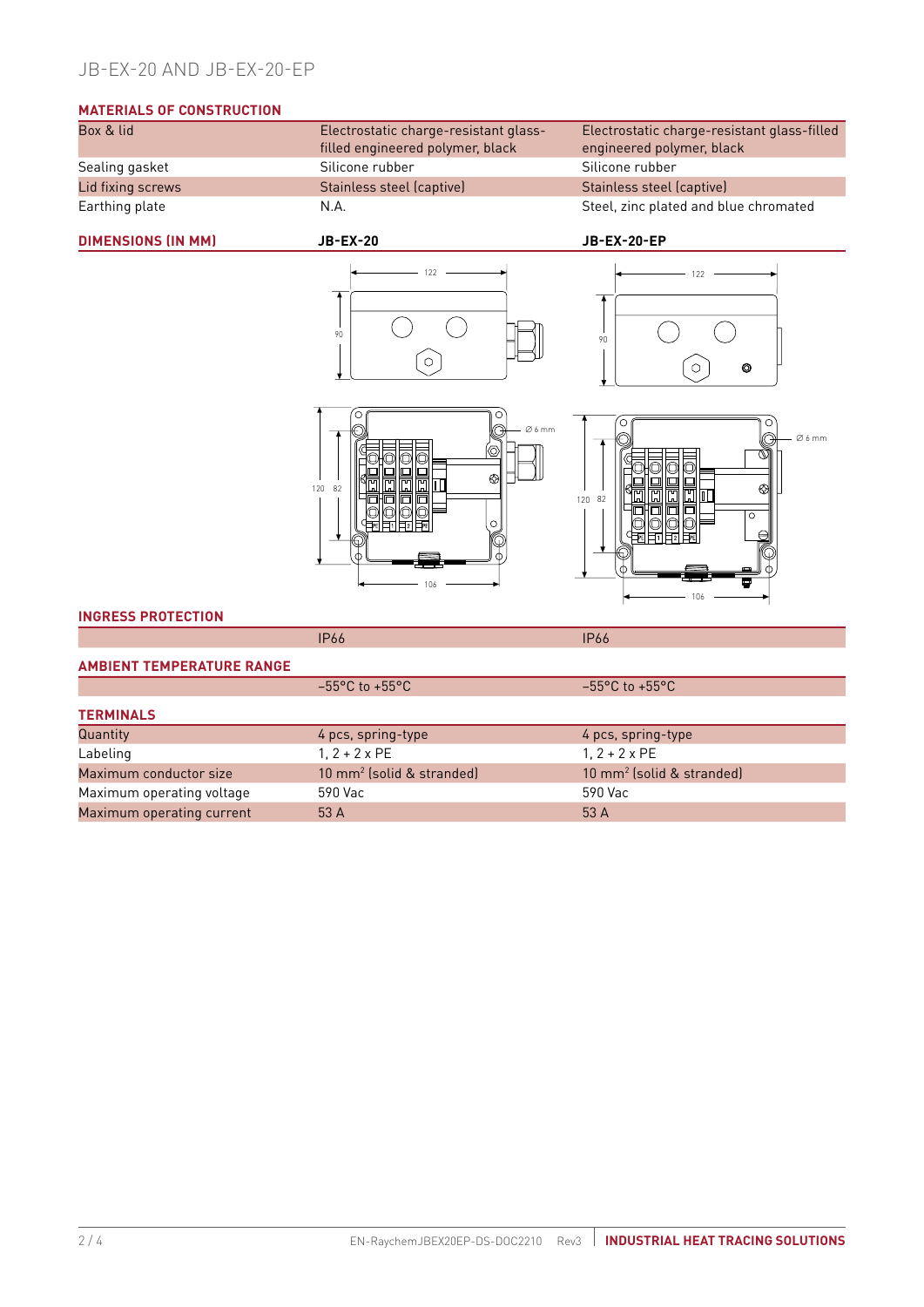#### **ACCESSORIES (TO BE ORDERED SEPARATELY)**

| Support bracket                                         | SB-100, SB-101, SB-110, SB-111                                               | SB-100, SB-101, SB-110, SB-111                                           |
|---------------------------------------------------------|------------------------------------------------------------------------------|--------------------------------------------------------------------------|
| Power cable gland                                       | GL-36-M25 (included)                                                         | GL-38-M25-METAL (optional)                                               |
| Loose terminals [*]                                     | Phase/neutral terminal:<br>Earth terminal:<br>End plate:<br>Terminal jumper: | HWA-WAGO-PHASE<br>HWA-WAGO-EARTH<br>HWA-WAGO-ENDPLATE<br>HWA-WAGO-JUMPER |
| <b>Connection kit for FMT</b><br>and FHT heating cables | C20-01-F hot applied connection kit<br>with plastic gland                    | C20-02-F cold applied connection<br>kit with metal gland                 |
| Insulation entry kit for FMT<br>and FHT heating cables  | IEK-25-04 or IEK-25-PIPE                                                     | IEK-25-04 or IEK-25-PIPE                                                 |
| Gland for PI cold leads                                 | GL-44-M20-KIT hazardous area<br>approved gland                               | GL-44-M20-KIT hazardous area<br>approved gland                           |
| Insulation entry kit for PI cold leads                  | <b>IEK-20-PI</b>                                                             | <b>IEK-20-PI</b>                                                         |
| Gland for MI cold leads                                 | <b>Contact Pentair Thermal Management</b><br>or refer to DOC-606             | <b>Contact Pentair Thermal Management</b><br>or refer to DOC-606         |
| Stopping plug                                           | HWA-PLUG-M20-EXE-PLASTIC                                                     | HWA-PLUG-M20-EXE-PLASTIC                                                 |
| <b>ORDERING DETAILS</b>                                 |                                                                              |                                                                          |
| Order reference                                         | <b>JB-EX-20</b>                                                              | JB-EX-20-EP                                                              |
| Part number (Weight)                                    | 1244-000590 (0.9 kg)                                                         | 1244-0006384 (1 kg)                                                      |

(\*) in total no more than 6 terminals of this type should be installed.